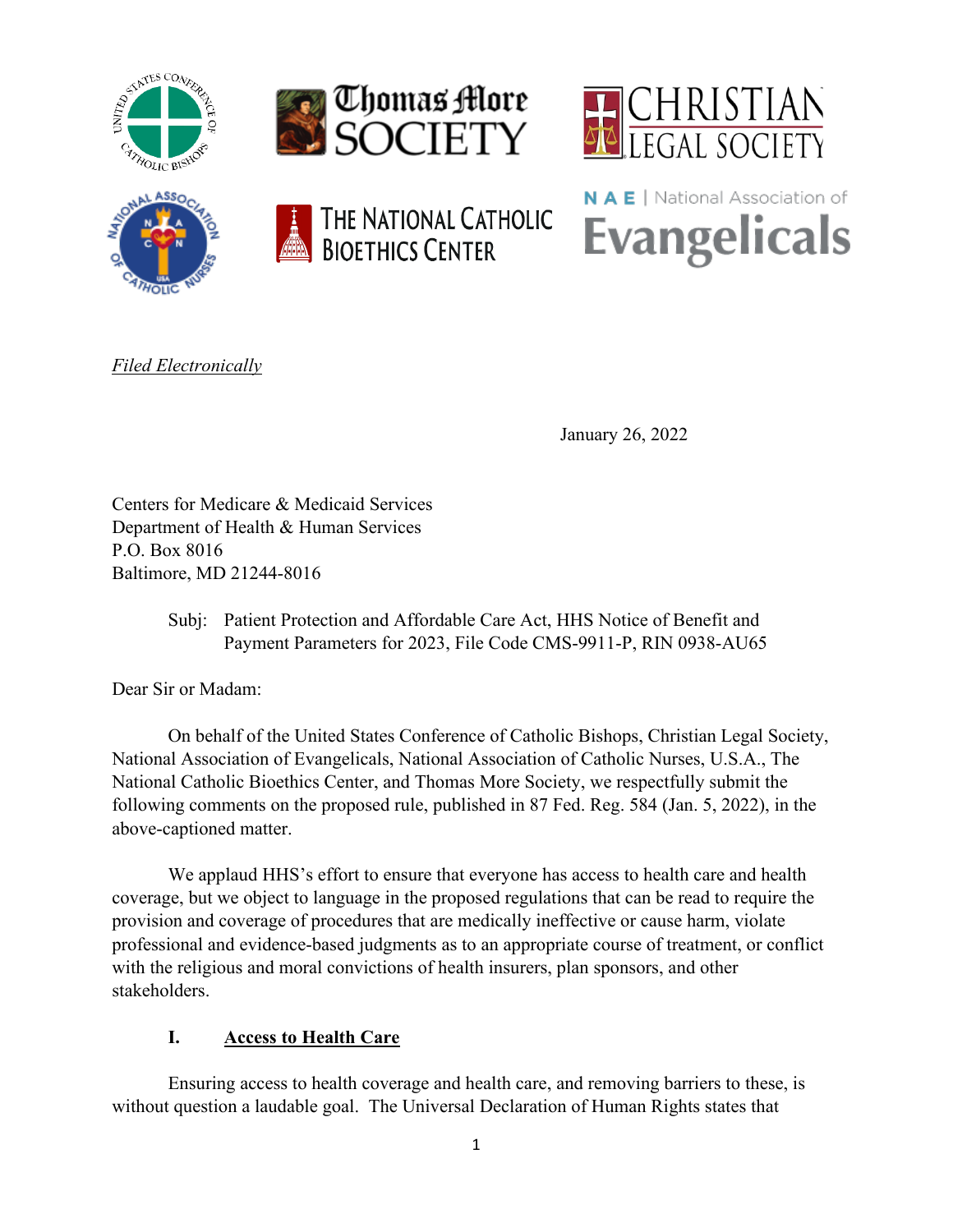"Everyone has a right to a standard of living adequate for the health and well-being of himself and of his family including … medical care," thus acknowledging health care as a basic human right. Catholic teaching agrees. "Concern for the health of its citizens requires that society help in the attainment of living conditions that allow them to grow and reach maturity … [which includes] health care…." Catholic Catechism, no. 2288. Health care should be available to everyone and, toward that end, no one should be without health coverage nor discriminated against in that regard.

# **II. Mandated Coverage**

Unfortunately, the proposed regulations go beyond access to care by suggesting that nondiscriminatory health plans must cover procedures that are not medically indicated, may harm rather than heal, and may violate the religious and moral convictions of an insurer, plan sponsor, or other stakeholder. Most problematic are the provisions of the proposed regulations that relate to "gender identity" and that, read in conjunction with the preamble, appear to mandate coverage of "gender transition" procedures.

Protecting patients from discrimination on the basis of gender identity, as the proposed regulations in part aim to do, need not, and ought not, include a mandate to cover gender transition procedures. Nondiscrimination should guarantee persons, regardless of the gender with which they self-identify, the same medical care as anyone else across all indications, such as treatment for the flu or a broken leg, without harassment or difference in care. Declining to cover a particular procedure because it is harmful or ineffective, or because the procedure itself is morally objectionable regardless of the identity of the patient in question, is, on the other hand, not discrimination at odds with the goals of the Department in ensuring access to care for everyone.

## **A. Relevant Principles**

A mandate to cover gender transition procedures is in tension with two principles that animate health care and health insurance.

*First*, the health care profession, precisely because it is a profession, requires the exercise of judgment on the part of a patient's physician or other health care provider, which is necessarily related to an insurer's or plan administrator's evidence-based judgment as to what is appropriately covered. Patients, to be sure, have a right to be involved in their own health care, but they do not have a right to a treatment that professional medical judgment concludes will (a) fail to cure the patient, (b) fail to alleviate his or her condition, or (c) do affirmative harm. The health care profession is not a vending machine. A patient does not simply put in a token and obtain any item or procedure of his or her choosing.

*Second*, many insurers and plan sponsors, especially those with a religious affiliation, provide health coverage based on, and indeed because of, their underlying religious and moral views about the dignity and sanctity of human life. The provision of health coverage by religious employers and religious insurers is part and parcel of their religiously-motivated goal to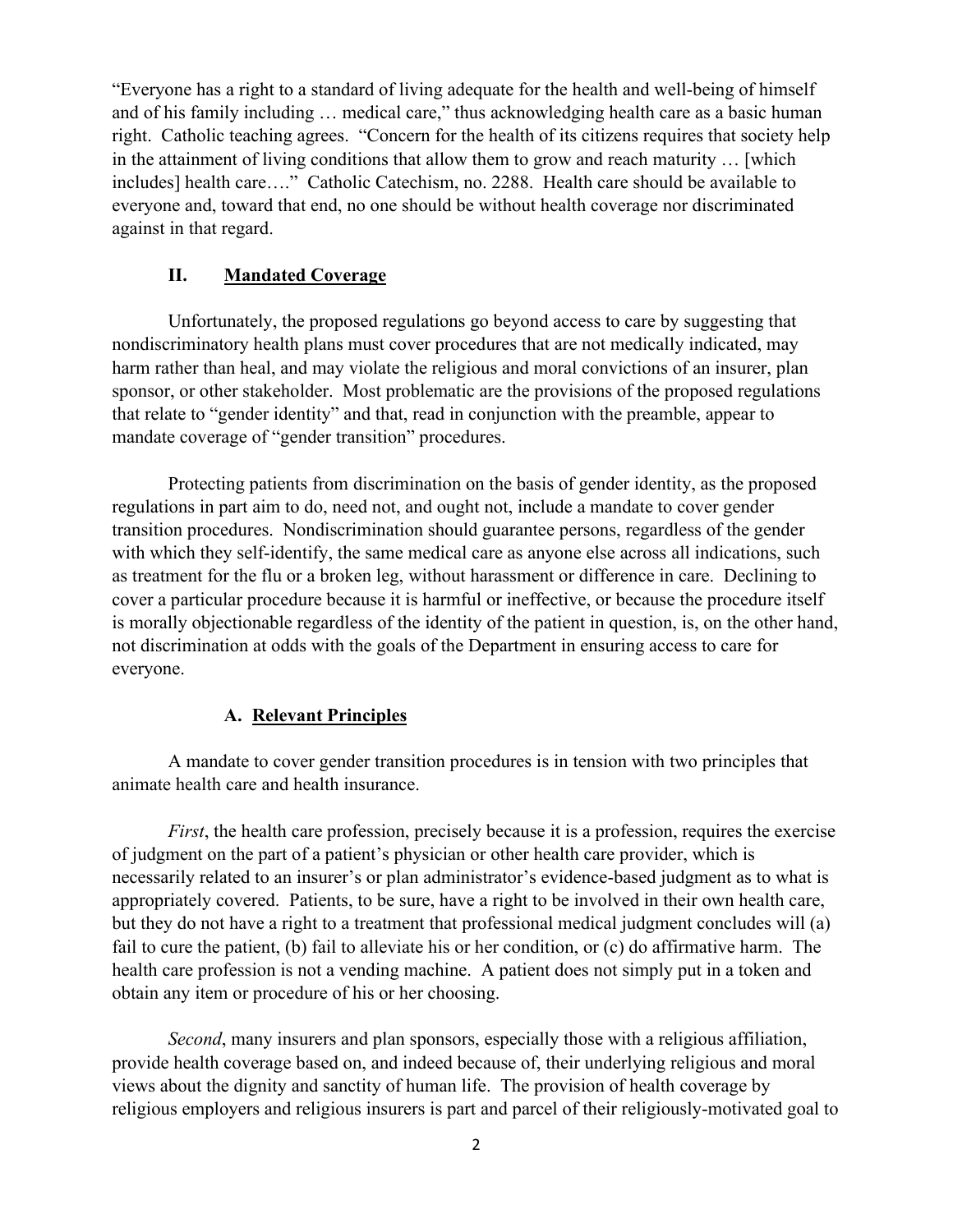provide coverage for medical procedures that will heal or otherwise benefit their employees or insureds. No insurer or plan sponsor should be required, as a condition of providing such benefits, to violate the very religious and moral convictions that prompt them to offer those benefits in the first place.

## **B. Application to the Proposed Rule**

In tension with these two principles, the proposed section 147.104 states:

A health insurance issuer … cannot employ …benefit designs that will … discriminate based on an individual's … sexual orientation [or] gender identity.

As a preliminary matter, the scope of this particular proposed revision warrants clarification. HHS should make clear whether it will interpret this provision to apply to the benefit designs of any plans offered outside the federally-facilitated and State-based Exchanges, and if so, under what circumstances. For instance, would this provision govern fully insured group health plans sponsored by employers? Would entities that operate as both health insurance issuers and third-party administrators of self-insured plans be subject to this provision? The answers to these questions will have significant consequences for the scope of the proposed rule's impact on religious freedom. However, even if the regulation is limited to the federallyfacilitated and State-based Exchanges, the proposed rule will present religious freedom concerns for religious entities operating in those markets.

In addition to the proposed section 147.104, there are several other instances in which the proposed regulations (e.g., sections 155.120, 155.206, 156.200, and 156.1230) forbid "discrimination" on the basis of sexual orientation or gender identity. Though the proposal does not define "discriminate" or "discrimination," the preamble states that HHS regards the decision not to cover gender transition procedures as presumptively discriminatory. *See*, *e.g*., 87 Fed. Reg. at 667 ("[E]xcluding coverage of medically necessary hormone therapy for treatment of gender dysphoria where hormone therapy is otherwise a covered EHB [i.e., essential health benefit] is presumptively discriminatory.").

A presumption of discrimination based on a decision not to cover gender transition procedures tilts the scales inappropriately in favor of a finding of discrimination even where there is none. Like many health care providers, we believe that medical and surgical interventions that purport to alter one's sex are, in fact, detrimental to patients. Such interventions are not properly viewed as health care because they neither cure nor prevent disease or illness. Surgical alteration of the genitalia, in particular, mutilates the body by taking a healthy bodily system and rendering it dysfunctional.<sup>[1](#page-2-0)</sup> We expect that many insurers, plan sponsors, and individual purchasers will find mandatory coverage of such procedures

<span id="page-2-0"></span><sup>1</sup> *See* Richard P. Fitzgibbons, M.D., et al., *The Psychopathology of "Sex Reassignment" Surgery: Assessing its Medical, Psychological and Ethical Appropriateness*, National Catholic Bioethics Quarterly 97, 100 (Spring 2009).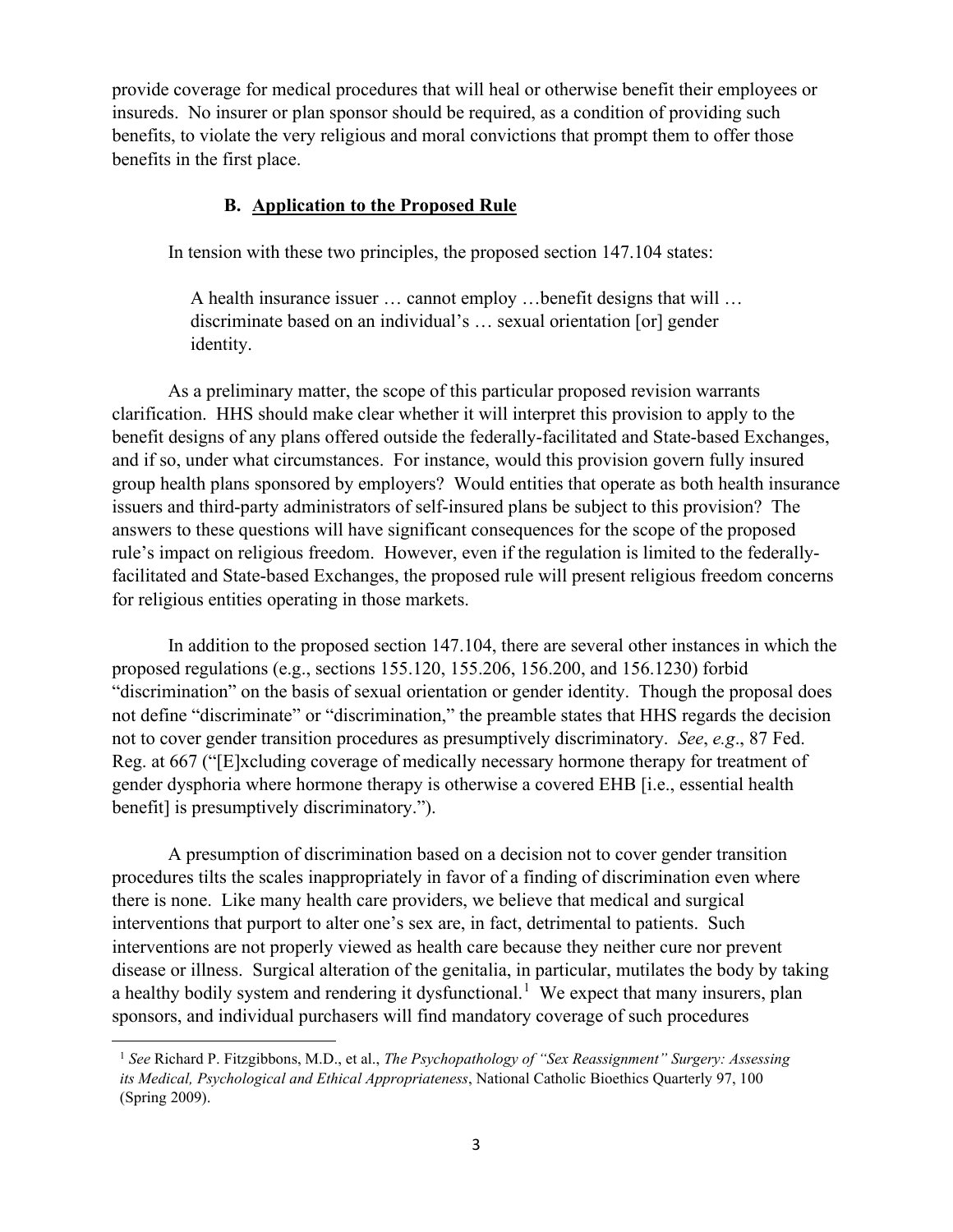objectionable—not because of any discriminatory animus, but because they understand them to be bad medicine.

Changes in attitudes and conceptualizations of gender, gender dysphoria, and gender-related procedures, no matter who embraces them, do not eliminate the serious questions that medical research has raised concerning the health outcomes of such procedures. In 2020, for example, a study employing the world's largest data set on patients receiving "gender-affirming" surgeries was corrected, saying that "the results demonstrated no advantage of surgery in relation to subsequent mood or anxiety disorder-related health care." The same study had already similarly found no benefit from hormonal procedures. Richard Branstrom & John E. Pachankis, *Reduction in Mental Health Treatment Utilization Among Transgender Individuals After Gender-Affirming Surgeries: A Total Population Study*, AM. J. PSYCHIATRY, 177:734 (Aug. 2020) (republished for correction).

A study by the Karolinska Institute in Sweden, tracking patients over a 30-year period, "revealed that beginning about 10 years after having the surgery, the transgendered began to experience increasing mental difficulties. Most shockingly, their suicide mortality rose almost 20-fold above the comparable nontransgender population." Paul R. McHugh, M.D., *Transgender Surgery Isn't the Solution: A Drastic Physical Change Doesn't Address Underlying Psycho-Social Troubles*, WALL STREET JOURNAL (June 12, 2014); *see* Cecilia Dhejne, et al., *Long-Term Follow-Up of Transsexual Persons Undergoing Sex Reassignment Surgery: Cohort Study in Sweden* (Feb. 22, 2011) ("Persons with transsexualism, after sex reassignment, have considerably higher risks for mortality, suicidal behaviour, and psychiatric morbidity than the general population"); *see also* David Batty, *Sex Changes Are Not Effective, Say Researchers*, THE GUARDIAN (July 30, 2004) ("There is no conclusive evidence that sex change operations improve the lives of transsexuals, with many people remaining severely distressed and even suicidal after the operation," according to a review of more than 100 international medical studies of post-operative transsexual individuals).

HHS itself has had reservations about the efficacy and outcomes of "gender reassignment surgery." During the Obama administration, the Department declined to issue a national coverage mandate for such surgery in its own programs. Center for Medicare  $\&$ Medicaid Services, Decision Memo for Gender Dysphoria and Gender Reassignment Surgery, CAG-00446N (Aug. 30, 2016) (finding that "the clinical evidence is inconclusive," that "there is not enough high quality evidence to determine whether gender reassignment surgery improves health outcomes," and that "we cannot exclude therapeutic interventions as a cause of the observed excess morbidity and mortality").

Hormonal treatment also poses risks. Puberty-delaying hormones administered to children to facilitate later sex-change surgery, for example, "stunt [their] growth and risk causing sterility." McHugh, *Transgender Surgery Isn't the Solution*, *supra*. By contrast, decisions not to provide hormonal or surgical interventions have yielded positive results. Vanderbilt University and London's Portman Clinic report, for example, that a large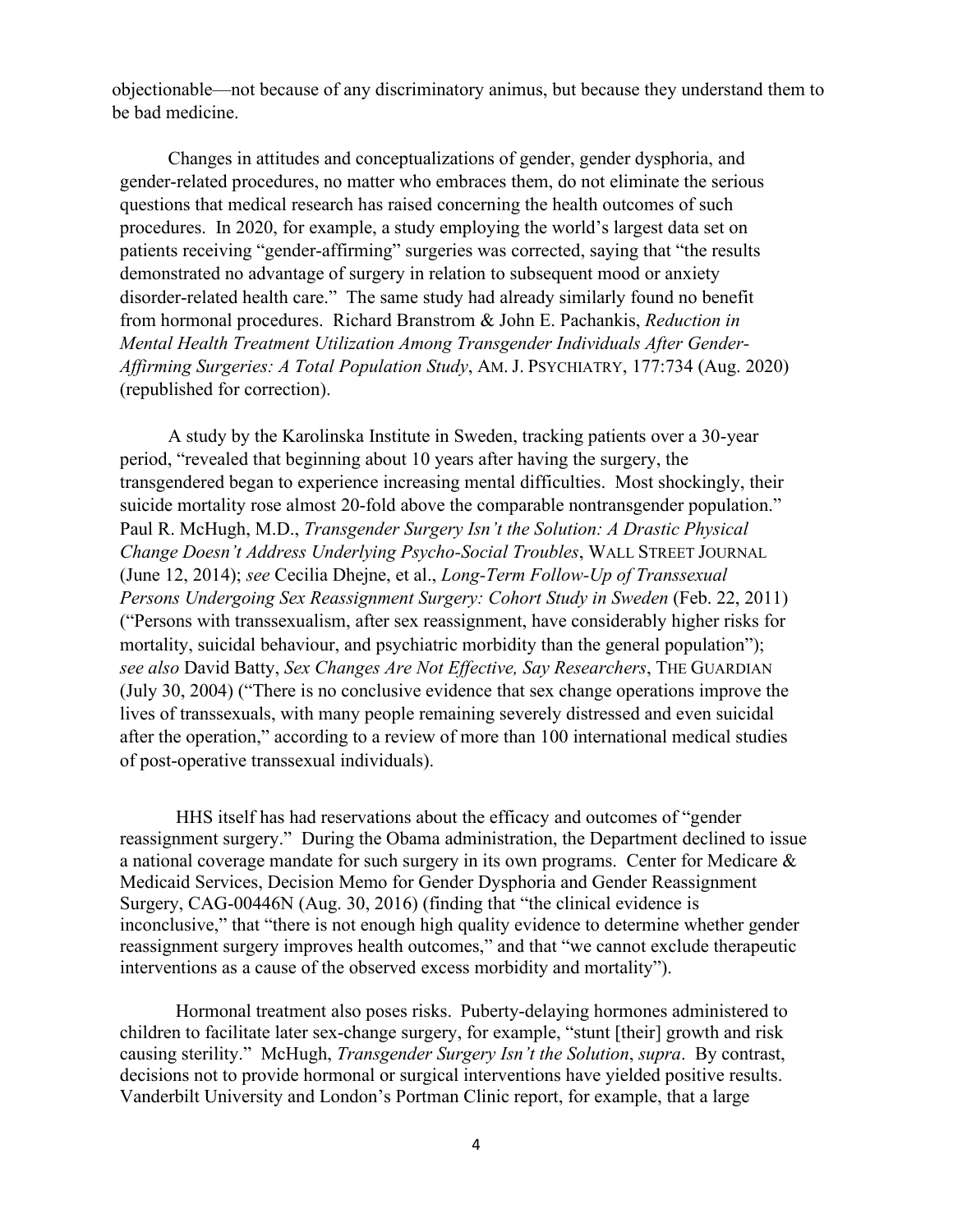percentage of children (70 to 80%) who reported transgender feelings but received no medical or surgical intervention ultimately lost those feelings. *Id*.; *see also* Thomas D. Steensma, et al., *Desisting and Persisting Gender Dysphoria after Childhood: A Qualitative Follow‐up Study*, CLINICAL CHILD PSYCHOLOGY AND PSYCHIATRY, 16:4, 499-516 (Oct. 2011); Kelley D. Drummond, Susan J. Bradley, Michele Peterson-Badali, and Kenneth J. Zucker, *A Follow‐up Study of Girls with Gender Identity Disorder*, DEV. PSYCHOLOGY, 44:1, 34-35 (2008); Madeleine S.C. Wallien and Peggy T. Cohen-Kettenis, *Psychosexual Outcome of Gender-dysphoric Children*, J. AM. ACAD. OF CHILD & ADOLESCENT PSYCHIATRY, 47:1[2](#page-4-0), 1413-23 (2008).<sup>2</sup>

These outcomes suggest that patients may not be well served, and indeed that their health may actually be harmed, by attempts to "change" their sex. Studies that reach contrary conclusions, on the other hand, are often critically limited either to the short-term or by not adequately considering the high number of persons who are lost to follow-up and do not respond in the long-term. *See generally* Lawrence S. Mayer and Paul R. McHugh, *Sexuality and Gender: Findings from the Biological, Psychological, and Social Sciences*, THE NEW ATLANTIS, no. 50 (Fall 2016). Since the goal of health coverage is at all times to preserve and promote good health, attempts to change sex should not be made a mandatory item of coverage. $3$  Indeed, given the research and experience, such attempts could expose health care providers to claims of medical malpractice. It is obviously poor regulatory policy to require a plan to cover a procedure in any circumstance where the provision of that procedure would subject a health professional to a malpractice claim.

#### **C. Special Considerations with Respect to Religious Freedom**

Finally, a presumption of discriminatory treatment in the refusal to cover gender transition procedures will create conflicts with the federal Religious Freedom Restoration Act (RFRA). HHS is currently a party to litigation in which federal courts have concluded that Department regulations issued under the Affordable Care Act (ACA) violated RFRA by requiring religious stakeholders to provide and cover such procedures. *Franciscan Alliance* 

<span id="page-4-0"></span><sup>&</sup>lt;sup>2</sup> Cross-sex hormones present their own physical health risks by, in addition to potential sterility, possibly heightening the chances of cardiac disease, high blood pressure, blood clots and stroke, diabetes, gallbladder disease, breast cancer in men, and sleep apnea in women. *See* T. Alzahrani, *Cardiovascular Disease Risk Factors and Myocardial Infarction in the Transgender Population*, CIRCULATION: CARDIOVASCULAR QUALITY AND OUTCOMES, 12:e005597 (2019); N.M. Nota, et al*., Occurrence of Acute Cardiovascular Events in Transgender Individuals Receiving Hormone Therapy: Results From a Large Cohort Study*, CIRCULATION, 139, 1461-62 (2019); D. Getahun, et al., *Cross‐Sex Hormones and Acute Cardiovascular Events in Transgender Persons: A Cohort Study*, ANN. INTERN. MED., 169:4 (2018); M.S. Irwig, *Cardiovascular Health in Transgender People*, REV. ENDOCR. METAB. DISORD., 19:3 (2018); S. Maraka, et al., *Sex Steroids and Cardiovascular Outcomes in Transgender Individuals: A Systematic Review and Meta‐Analysis*, J CLIN. ENDOCRINOL. METAB., 102:11 (2017); J. Feldman, G.R. Brown, M.B. Deutsch, et al., *Priorities for Transgender Medical and Healthcare Research*, CURR. OPIN. ENDOCRINOL. DIABETES OBES., 23, 18-87 (2016); D. Macut, I. B. Antić, and J. Bjekić‐Macut, *Cardiovascular Risk Factors and Events in Women with Androgen Excess*, J. OF ENDOCRINOLOGICAL INVESTIGATION, 38:3 (2015); E. Moore, A. Wisniewski, A. Dobs, *Endocrine Treatment of Transsexual People: A Review of Treatment Regimens, Outcomes, and Adverse Effects*, J. CLIN. ENDOCRINOL. METAB., 88, 3467-73 (2003).

<span id="page-4-1"></span><sup>&</sup>lt;sup>3</sup> Problems similar to those that we have identified with respect to gender identity may also arise with respect to the inclusion of sexual orientation as a protected category. For example, a person who is a counselee of a health care provider may seek affirmation of a relationship or conduct that conflicts with the provider's religious or moral convictions. *E.g*., *Ward v. Polite*, 667 F.3d 727 (6th Cir. 2012) (graduate student expelled from counseling program because of opposition to homosexual conduct stated triable free speech and free exercise claims).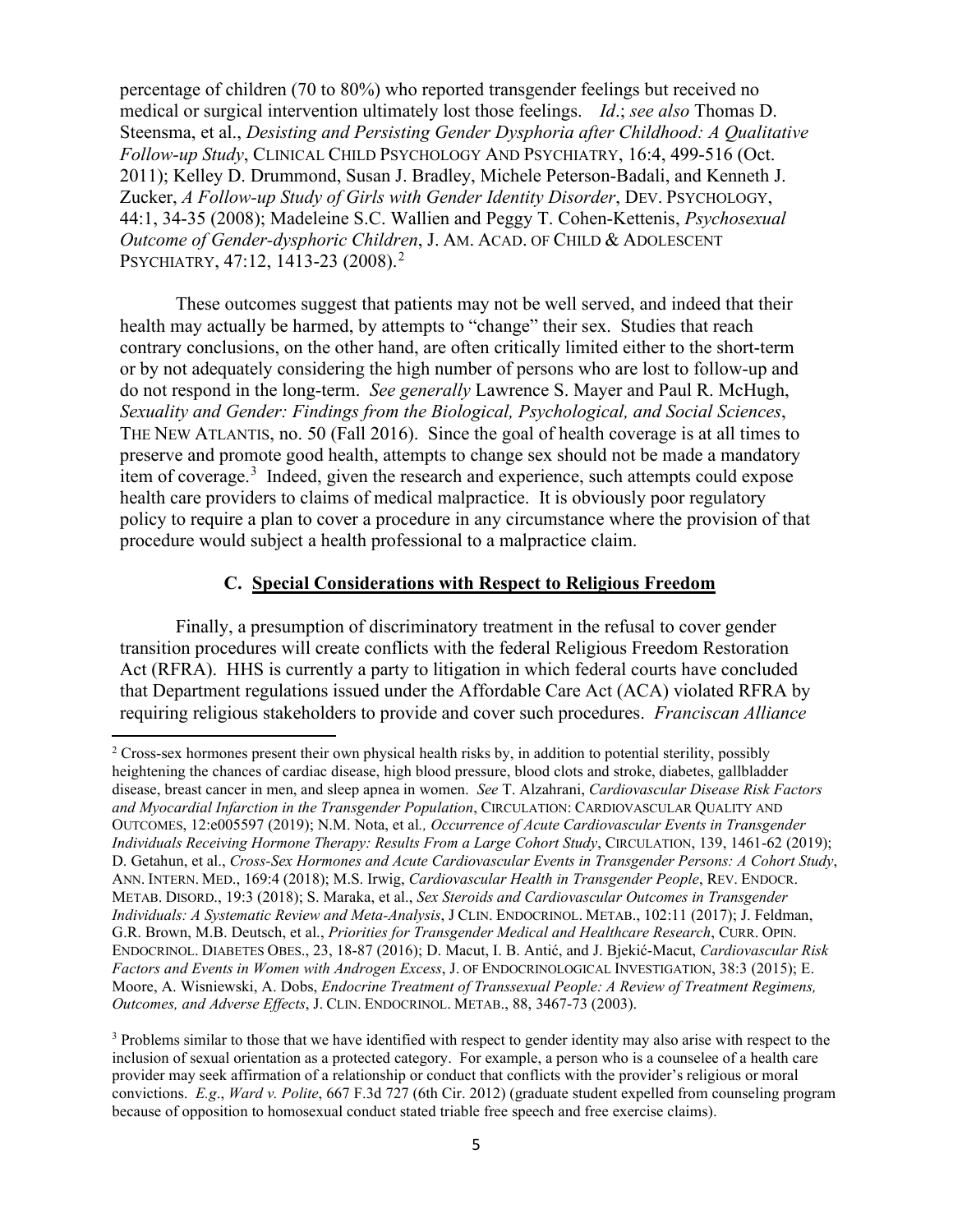*v. Becerra*, No. 7:16-cv-00108-O, 2021 WL 3492338 (N.D. Tex. Aug. 16, 2021); *Religious Sisters of Mercy v. Azar*, 513 F.Supp.3d 1113 (D. N.D. Jan. 19, 2021). While those court decisions involve section 1557 of the ACA, the proposed regulations, if adopted, would fuel similar litigation in a guise only slightly different from the cases HHS has already lost in court. As a result, the proposal, if adopted in its present form, will draw the government and private parties into yet more litigation, and we expect that the government once again will lose those cases just as it lost the earlier ones.

To its credit, HHS states that "[i]n enforcing the nondiscrimination provisions in the corresponding CMS regulations, HHS will comply with laws protecting the exercise of conscience and religion, including the Religious Freedom Restoration Act (42 U.S.C. §§ 2000bb through 2000bb–4) and all other applicable legal requirements." 87 Fed. Reg. at 597 (preamble). But this statement will come as cold comfort to stakeholders, particularly as the current Administration is actively appealing rulings of the district courts in *Franciscan Alliance* and *Sisters of Mercy*, where the religious organization plaintiffs prevailed under RFRA on substantially similar facts. Moreover, HHS recently revoked the authority that its own Office for Civil Rights had to ensure that HHS complies with RFRA.

In this light, where HHS can anticipate not only being sued under RFRA but also losing, the proposed rule itself should go further and include an exemption for those stakeholders with religious objections, which would include issuers, plan sponsors, and individual purchasers. In the absence of such an exemption and given the pending appeals, HHS's mere assertion that it will "comply" with RFRA and other unspecified "applicable" laws essentially punts to the courts.

#### **Conclusion**

For all these reasons, we believe HHS should decline to include in the regulations language that is unnecessary to protect people from discrimination in receiving health care, and that could, instead, be construed to require coverage of procedures or treatments that health insurance issuers have determined are unsupported by medical evidence or that violate the religious and moral convictions of insurers, plan sponsors, and individual purchasers.

Thank you for the opportunity to comment.

Respectfully submitted,

Thomas Brejcha **Anthony R. Picarello**, Jr. Thomas More Society **Michael F. Moses** Chicago, Illinois Director, Legal Affairs

Executive Director & CEO Religious Liberty

President & Chief Counsel Associate General Secretary and General Counsel Daniel E. Balserak David Nammo Assistant General Counsel & Director fo Christian Legal Society United States Conference of Catholic Bishops

(Signatures continued on next page.)